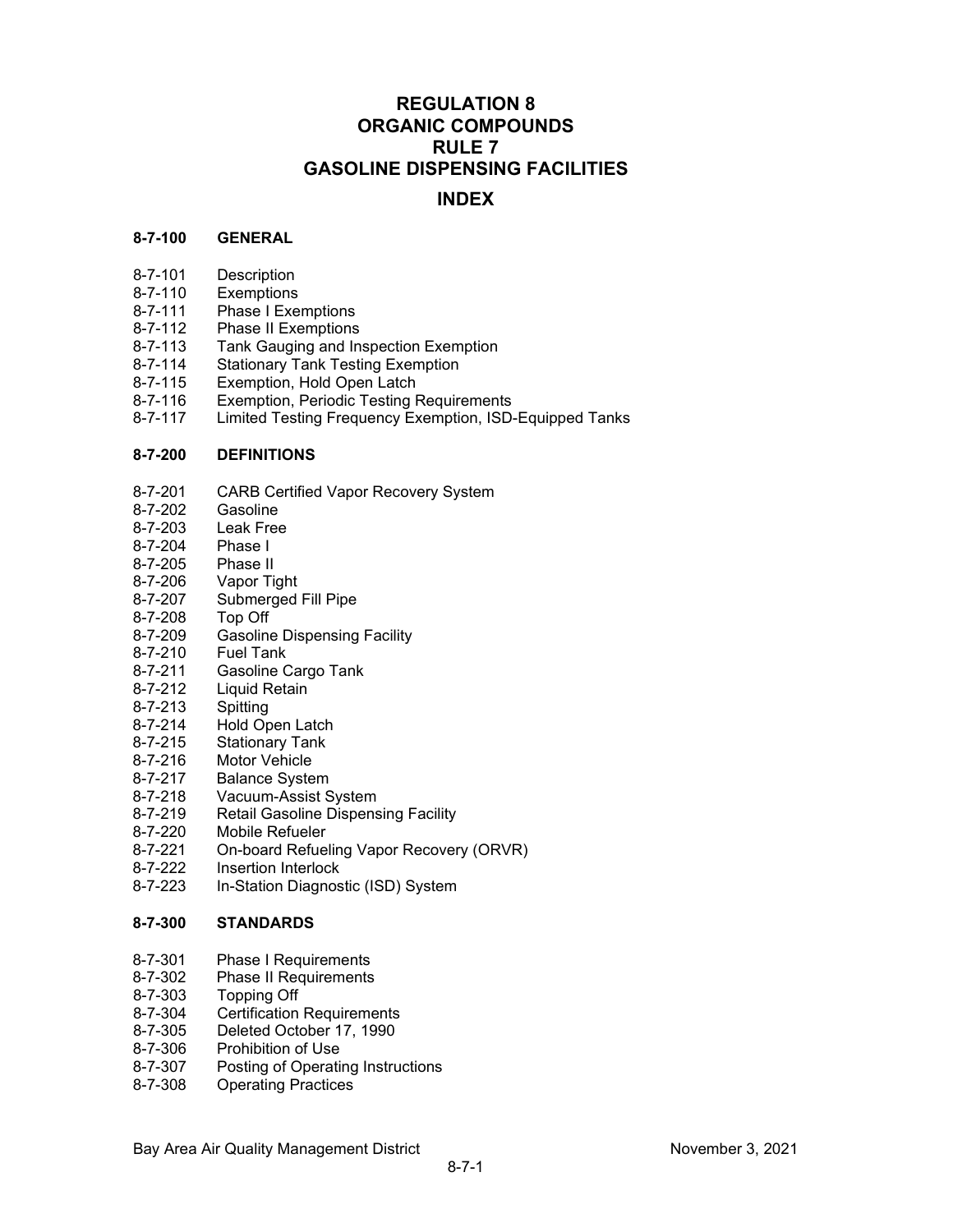- 8-7-309 Contingent Vapor Recovery Requirement
- 8-7-310 Deleted November 17, 1999
- 8-7-311 Exempt Tank Requirements<br>8-7-312 Deleted November 17, 1999
- Deleted November 17, 1999
- 8-7-313 Requirements for New or Modified Phase II Installations
- 8-7-314 Hold Open Latch Requirements
- 8-7-315 Pressure Vacuum Valve Requirements, Underground Tanks
- 8-7-316 Pressure Vacuum Valve Requirements, Aboveground Tanks and Vaulted Below-Grade Tanks

# **8-7-400 ADMINISTRATIVE REQUIREMENTS**

- 8-7-401 Equipment Installation and Modification
- 8-7-402 Deleted October 17, 1990
- 8-7-403 Deleted March 4, 1987
- 8-7-404 Deleted November 17, 1999
- 8-7-405 Deleted November 17, 1999<br>8-7-406 Testing Reguirements, New
- 8-7-406 Testing Requirements, New and Modified Installations<br>8-7-407 Periodic Testing Requirements
- 8-7-407 Periodic Testing Requirements<br>8-7-408 Periodic Testing Notification and
- Periodic Testing Notification and Submission Requirements

### **8-7-500 MONITORING AND RECORDS**

- 8-7-501 Burden of Proof
- 8-7-502 Right of Access<br>8-7-503 Record Keeping
- **Record Keeping Requirements**

# **8-7-600 MANUAL OF PROCEDURES**

- 8-7-601 Determination of Equipment in Compliance with Dynamic Backpressure Requirements
- 
- 8-7-602 Determination of Equipment in Compliance with Vapor Tightness Requirements Determination of Equipment in Compliance with Phase I Vapor Recovery Efficiency
- 8-7-604 Determination of Equipment in Compliance with Liquid Removal Requirements
- 8-7-605 Determination of Equipment in Compliance with Air to Liquid Volume Requirements
- 8-7-606 Determination of Applicability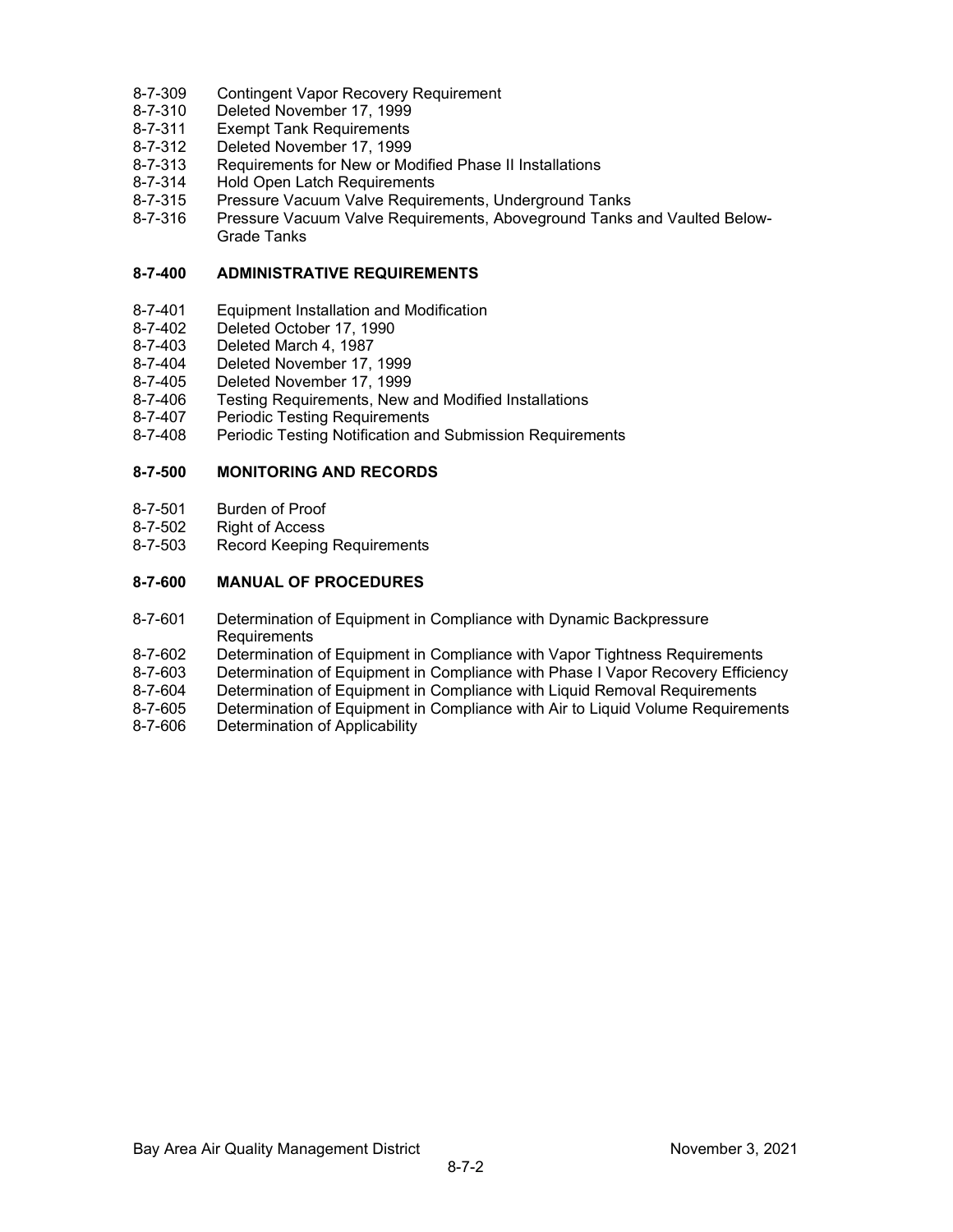# **REGULATION 8 ORGANIC COMPOUNDS RULE 7 GASOLINE DISPENSING FACILITIES**

#### **8-7-100 GENERAL**

**8-7-101 Description:** The purpose of this Rule is to limit emissions of organic compounds from gasoline dispensing facilities.

*(Amended 3/17/82; 11/30/83; 10/17/90)*

# **8-7-110 Exemptions**

- **Phase I Exemptions:** The following are exempt from Section 8-7-301:
	- 111.1 Storage tanks with an actual capacity of less than 0.95 cubic meters (250 gallons).
		- 111.2 Deleted November 6, 2002
		- 111.3 Storage tanks with a capacity of less than 2.2 cubic meters (550 gallons), used primarily for the fueling of implements of husbandry as defined in Division 16, Chapter 1, of the California Vehicle Code, provided such tanks are equipped with a submerged fill pipe.
		- 111.4 Storage tanks installed before January 1, 1999 where the APCO determines in writing that Phase I vapor recovery is not feasible.

*(Amended and Renumbered 11/30/83; 3/4/87; Amended 10/17/90; 6/1/94; 11/17/99; 11/6/02)*

- **8-7-112 Phase II Exemptions:** The following are exempt from Sections 8-7-302 and 313. These exemptions shall not apply to tanks equipped with Phase II vapor recovery equipment unless the Phase II equipment has been removed or otherwise decomissioned to the APCO's satisfaction.
	- 112.1 Facilities which are exempt from Phase I.
	- 112.2 Delivery of fuel to a fuel tank of a vehicle belonging to a class of vehicles for which the APCO has determined in writing that fill-neck configuration or location or some other design feature of the class makes application of the requirements of this rule infeasible. This subsection 8-7-112.2 shall not exempt any gasoline dispensing facility from installing and using such vapor recovery systems as required by this Rule.
	- 112.3 Dispensing of gasoline at facilities where the APCO determines in writing that Phase II vapor recovery is not feasible.
	- 112.4 Mobile refueling and any other vehicle to vehicle refueling.<br>112.5 Tanks installed prior to March 4, 1987 at facilities which
	- Tanks installed prior to March 4, 1987 at facilities which exclusively refuel motor vehicle tanks with a capacity of 0.019 cubic meters (5 gallons) or less.
	- 112.6 Facilities which exclusively refuel aircraft or marine vessels.
	- 112.7 Tanks installed prior to March 4, 1987 at facilities with an annual throughput of less than 227 cubic meters (60,000 gallons) where Phase II vapor recovery equipment was not installed prior to July 1, 1983. Should throughput exceed 227 cubic meters (60,000 gallons) in any consecutive 12-month period, this exemption shall no longer apply.
	- 112.8 Deleted March 4, 1987
	- 112.9 Facilities which can demonstrate to the APCO that at least 90% of the vehicles refueled at the facility in any (time period) are owned by a common operator and equipped with onboard refueling vapor recovery (ORVR). This exemption shall not apply to facilities required to have Phase II vapor recovery under state law.

*(Amended and Renumbered 11/30/83; 3/4/87; Amended 10/17/90; 6/1/94; 11/17/99; 11/6/02)*

**8-7-113 Tank Gauging and Inspection Exemption:** Any tank may be opened for gauging or inspection when loading operations are not in progress provided that such tank is not pressurized.

*(Adopted November 30, 1983)*

**8-7-114 Stationary Tank Testing Exemption:** The requirements of 8-7-301 do not apply to deliveries made to completely fill stationary tanks for the purpose of tank integrity leak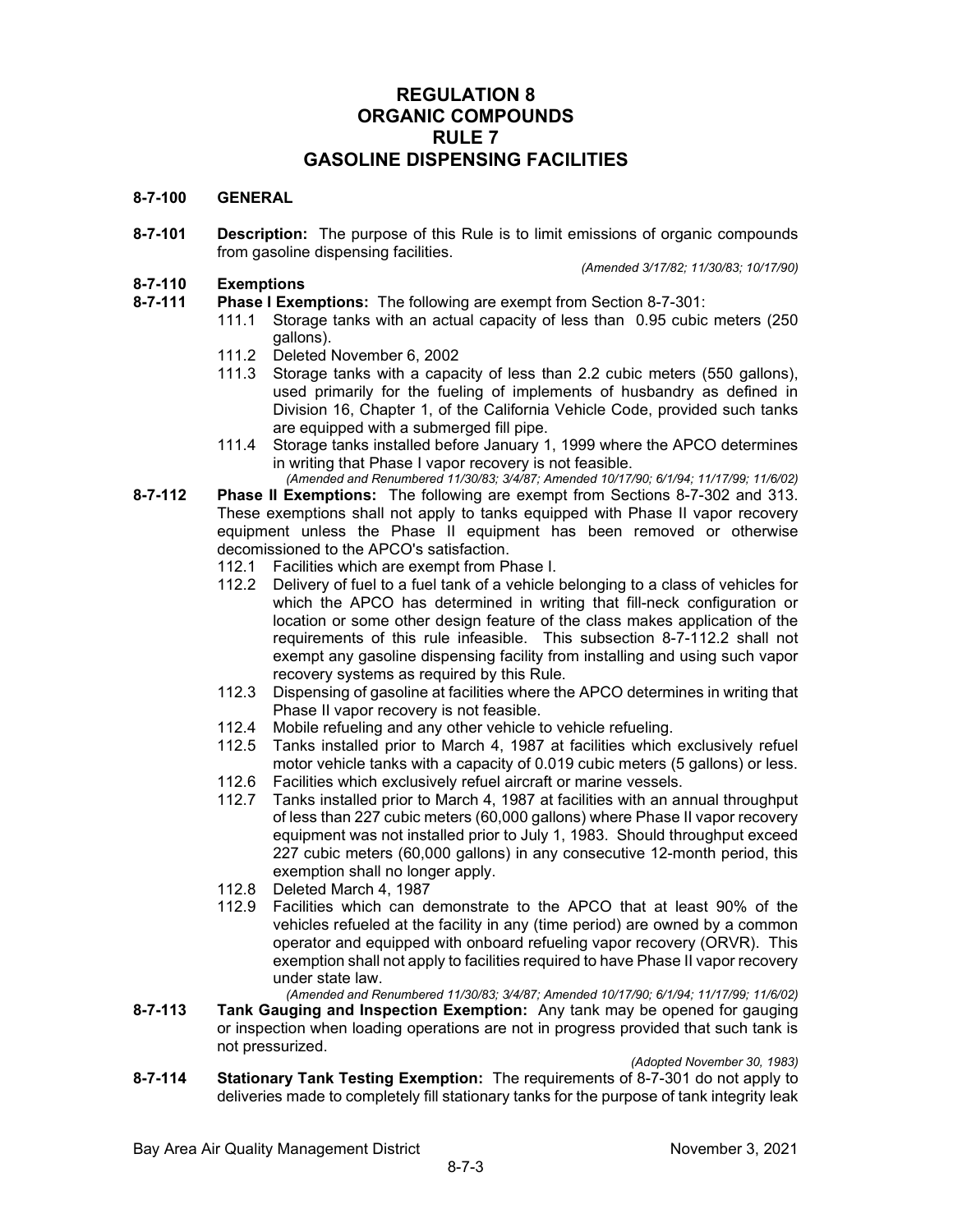testing, provided that such deliveries do not exceed 3.8 cubic meters (1000 gallons) at each facility.

- *(Adopted 11/30/83; Amended 11/17/99)*
- **8-7-115 Exemption, Hold Open Latch**: The requirements of Section 8-7-314 shall not apply to nozzles which primarily refuel marine vessels or aircraft, or in areas where prohibited by the local fire marshal.
	- *(Adopted November 17, 1999)*
- **8-7-116 Exemption, Periodic Testing Requirements**: The Periodic Testing Requirements of subsections 8-7-301.13, 302.14, and 302.15 shall not apply to new or modified equipment subject to start-up test requirements of Section 8-7-406. This exemption applies only to specific tests required to be performed under Section 8-7-406. The equipment remains subject to all other periodic tests required by Sections 8-7-301 and 302. This exemption does not apply to any start-up or periodic testing required otherwise by this regulation, District Permit conditions, applicable CARB Executive Orders, or state law.
- *(Adopted November 6, 2002)* **8-7-117 Limited Testing Frequency Exemption, ISD-Equipped Tanks**: Tanks equipped with an in-station diagnostics (ISD) system shall be required to conduct and pass any tests required by subsections 8-7-301.13, 302.14, and 302.15 at least once in the preceding 24-month period rather than at least once in the preceding 12-month period as set forth in those subsections. This limited exemption does not apply to any startup or periodic testing otherwise required by this regulation, District Permit conditions, applicable CARB Executive Orders, or state law.

*(Adopted November 6, 2002)*

### **8-7-200 DEFINITIONS**

- **8-7-201 CARB Certified Vapor Recovery System:** A vapor recovery system which has been certified by the California Air Resources Board (CARB) pursuant to Section 41954 of the California Health and Safety Code.
- *(Adopted 11/30/83; Amended 10/17/90; 11/17/99)* **8-7-202 Gasoline:** Any distillate, including aviation gasoline and additives, that has a Reid vapor pressure of four (4.0) pounds or greater*.*

*(Adopted 11/30/83; Amended 10/17/90; 11/3/21)*

- **8-7-203 Leak Free:** A liquid leak of no greater than three drops per minute.
- *(Adopted 11/30/83; Amended 10/17/90)* **8-7-204 Phase I:** Gasoline vapor recovery during transfer of gasoline between any gasoline cargo tank and any stationary tanks at dispensing facilities.
- *(Adopted 11/30/83; Amended 10/17/90; 11/17/99)* **8-7-205 Phase II:** Gasoline vapor recovery during motor vehicle refueling operations from stationary tanks at gasoline dispensing facilities.

*(Adopted 11/30/83; Amended 11/17/99)*

- **8-7-206 Vapor Tight:** one of the following applicable criteria: 206.1 A leak of less than 100 percent of the lower explosive limit on a combustible gas detector measured at a distance of 2.5 cm (1 inch) from the source; or
	- 206.2 No visible evidence of air entrainment in the sight glasses of liquid delivery
		- hoses or bubbling of applied soap solution; or
	- 206.3 Absence of a leak as determined by the Manual of Procedures, Volume IV, ST-30, ST-38 or CARB Method TP-201.3.

*(Adopted 11/30/83; Amended 3/4/87; 10/17/90; 6/1/94; 11/17/99; 11/6/02)*

- **8-7-207 Submerged Fill Pipe:** Any discharge pipe or nozzle which meets either of the following conditions:
	- 207.1 Where the tank is filled from the top, the end of the discharge pipe or nozzle must be totally submerged when the liquid level is 15 cm (6 inches) from the bottom of the tank.
	- 207.2 Where the tank is filled from the side, the discharge pipe or nozzle must be totally submerged when the liquid level is 46 centimeters (18 inches) from the bottom of the tank.

*(Adopted November 30, 1983)*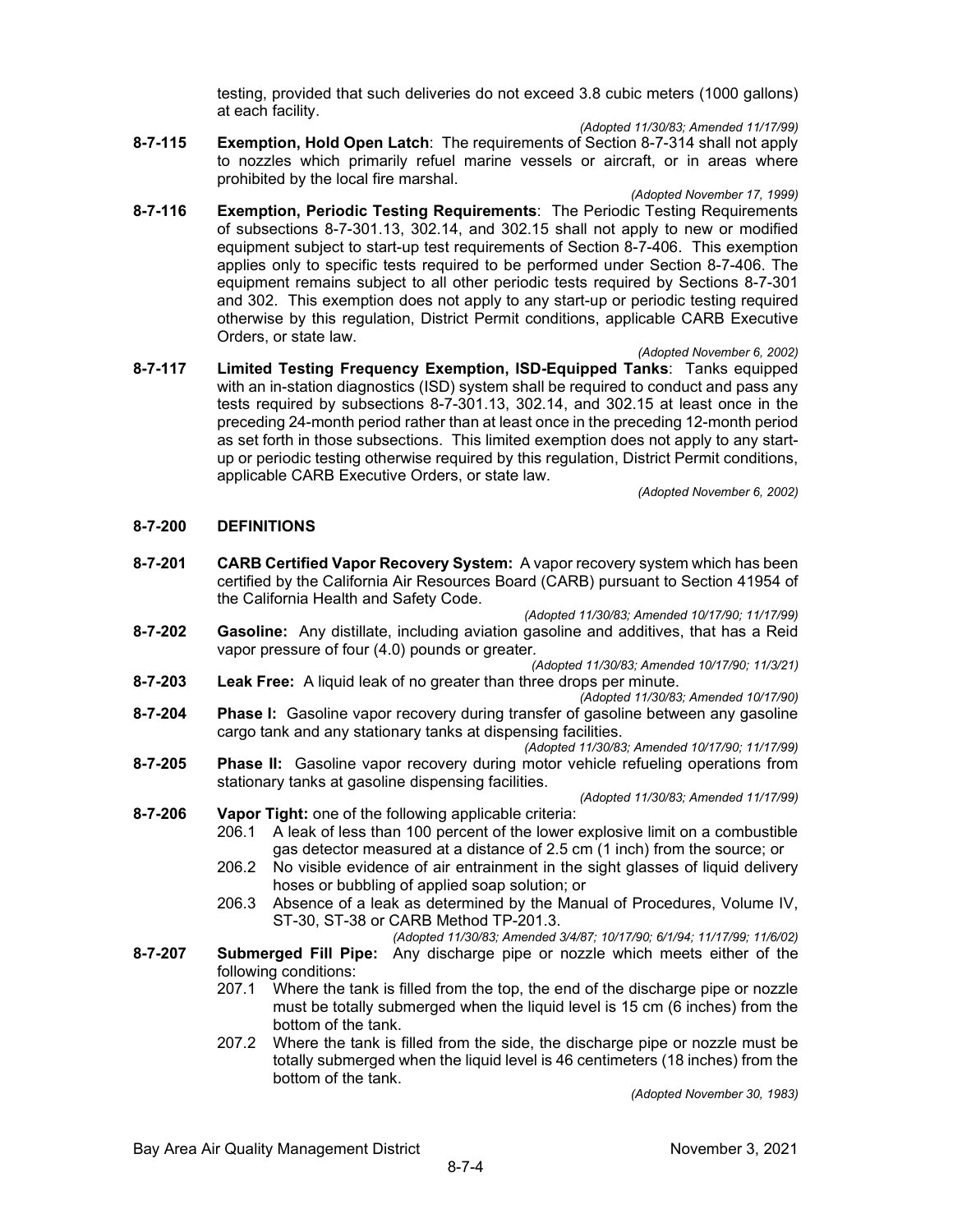- **8-7-208 Top Off:** Any attempt to dispense gasoline to a fuel tank after the dispensing nozzle's primary shutoff mechanism has engaged. The filling of a class of vehicle tanks which, because of the configuration of the fill pipe, cause premature activation of the primary shutoff, shall not be considered topping off.
- *(Renumbered 11/30/83; Amended 11/17/99; 11/6/02)* **8-7-209 Gasoline Dispensing Facility (GDF):** Any stationary operation which dispenses gasoline directly into the fuel tanks of motor vehicles. This facility shall be treated as a single source which includes all necessary equipment for the exclusive use of the facility, such as nozzles, dispensers, pumps, vapor return lines, plumbing and storage tanks.

*(Adopted 3/4/87; Amended 11/17/99)*

- **8-7-210 Fuel Tank:** Any container from which gasoline is directly removed for the operation of an engine.
	- *(Adopted November 17, 1999)*
- **8-7-211 Gasoline Cargo Tank:** Any mobile container, including associated pipes and fittings, that is used for the transportation of gasoline and would be required to be certified in accordance with Section 41962 of the California Health and Safety Code if used to transport gasoline on a highway.

#### *(Adopted November 17, 1999)*

**8-7-212 Liquid Retain:** Liquid gasoline remaining in or accumulating in the nozzle/hose assembly on the atmospheric side of the vapor check valve after a refueling event.

*(Adopted November 17, 1999)*

**8-7-213 Spitting:** Liquid gasoline dispensed from the nozzle spout when the trigger is depressed without the dispenser being activated.

*(Adopted 11/17/99; Amended 11/6/02)*

**8-7-214 Hold Open Latch:** A certified device which is an integral part of the nozzle and is manufactured specifically for the purpose of dispensing gasoline without requiring the consumer's continued physical contact with the nozzle during a refueling event.

*(Adopted November 17, 1999)*

**8-7-215 Stationary Tank:** Any non-mobile container used for the storage or distribution of gasoline.

*(Adopted November 17, 1999)*

**8-7-216 Motor Vehicle:** For the purposes of this rule, all vehicles defined as motor vehicles in Section 415 of the California Motor Vehicle Code plus self propelled mobile equipment, marine vessels, and aircraft.

*(Adopted November 17, 1999)*

**8-7-217 Balance System:** A Phase II vapor recovery system operating on the principle of vapor displacement.

*(Adopted November 17, 1999)*

**8-7-218 Vacuum-Assist System:** A Phase II vapor recovery system utilizing a vacuum producing device such as, but not limited to, a compressor or turbine to create a vacuum during gasoline dispensing to capture or assist in the capture of gasoline vapors.

*(Adopted11/17/99; Amended 11/6/02)*

**8-7-219 Retail Gasoline Dispensing Facility:** Any gasoline dispensing facility subject to the payment of California sales tax for the sale of gasoline to the public. All other GDFs shall be considered non-retail.

*(Adopted November 17, 1999)*

- **8-7-220 Mobile Refueler:** A tank truck or trailer transporting gasoline in an onboard storage tank and dispensing it directly into any motor vehicle fuel tank.
- *(Adopted November 17, 1999)* **8-7-221 On-Board Refueling Vapor Recovery (ORVR):** A vehicle-based vapor recovery system required by California Code of Regulations, title 13, section 1978, or 40 Code of Federal Regulations Part 86.
- *(Adopted 11/17/99; Amended 11/6/02)* **8-7-222 Insertion Interlock:** A CARB-certified mechanism that is an integral part of a bellowsequipped dispensing nozzle that prohibits the dispensing of fuel unless the bellows is compressed.

*(Adopted November 17, 1999)*

**8-7-223 In-Station Diagnostic (ISD) System:** Equipment certified by CARB pursuant to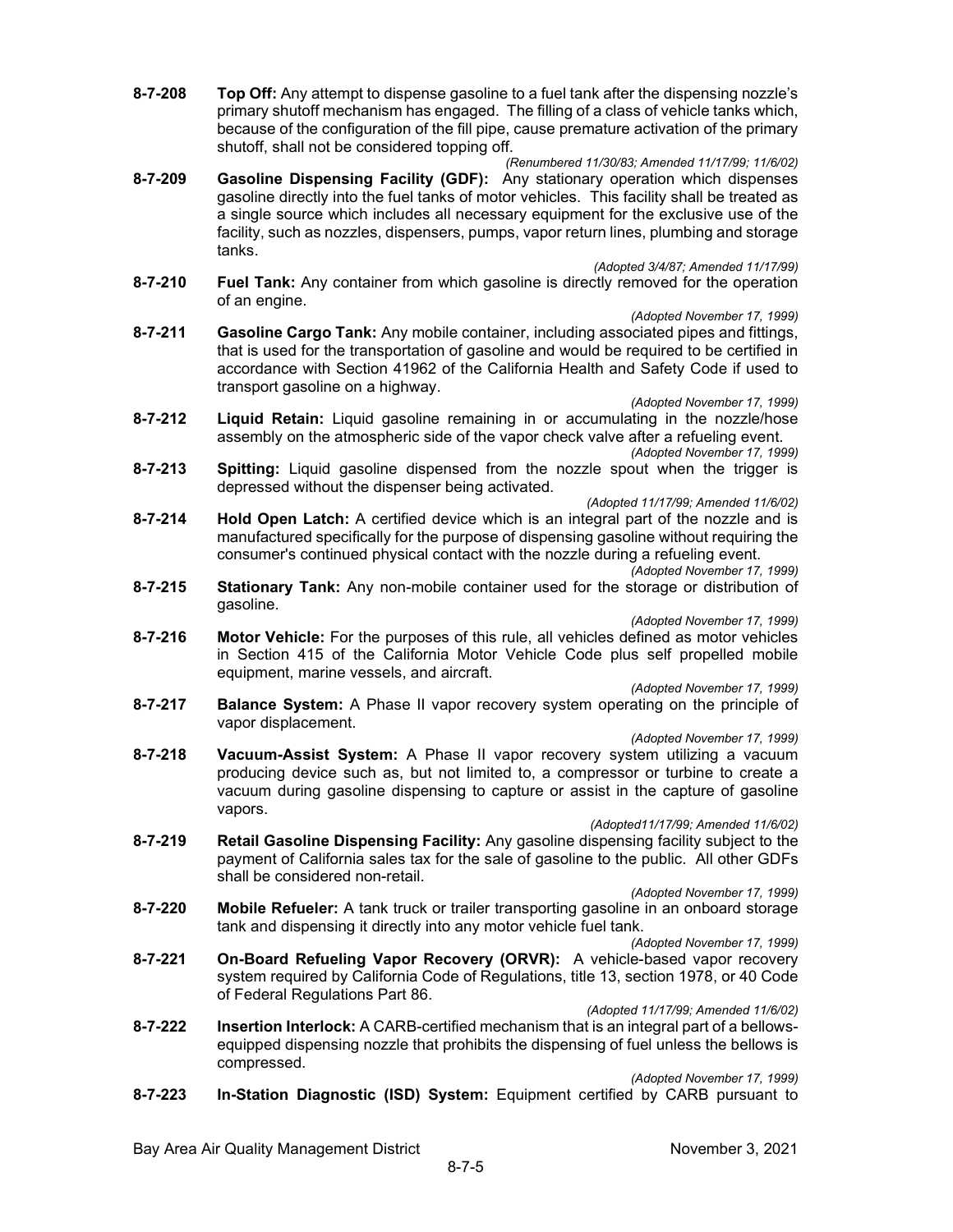Certification Procedure CP-201 to monitor performance of a vapor recovery system at a gasoline dispensing facility.

## **8-7-300 STANDARDS**

- **8-7-301 Phase I Requirements:** A person subject to this section shall comply with all of the following requirements:
	- 301.1 A person shall not transfer or allow the transfer of gasoline into stationary tanks at a gasoline dispensing facility unless a CARB certified Phase I vapor recovery system is used. Effective June 1, 2000, a person shall not transfer or allow the transfer of gasoline between a cargo tank or a mobile refueler and a stationary tank unless a CARB certified Phase I vapor recovery system is used during each gasoline transfer.
	- 301.2 All Phase I vapor recovery systems at gasoline dispensing facilities shall be installed as per the most recent CARB certifications and shall meet the emission limitations of the applicable CARB certification. This standard shall apply to each stationary tank during each bulk gasoline delivery.
	- 301.3 All Phase I vapor recovery systems shall be equipped with a submerged fill pipe.
	- 301.4 Deleted November 17, 1999
	- 301.5 All Phase I vapor recovery equipment shall be maintained to be properly operating as specified by the manufacturer and/or the applicable CARB Executive Order.
	- 301.6 All Phase I vapor recovery equipment, except for components with an allowable leak rate, shall be maintained to be leak-free and vapor tight. Components with allowable leak rates, including pressure vacuum relief valves, shall operate within the applicable leakage rate.
	- 301.7 All Phase I vapor recovery systems shall have a CARB certified poppetted drybreak or other CARB-certified poppeted fitting on the vapor riser.
	- 301.8 Effective June 1, 2000 no coaxial Phase I systems certified by CARB prior to January 1, 1994 may be installed on new or modified tanks.
	- 301.9 Effective June 1, 2000, all new Phase I systems must be equipped with a CARB-certified anti-rotational coupler or swivel adapter.
	- 301.10 Effective six months after CARB-certification, no person shall install or modify a Phase I vapor recovery system unless the system vapor recovery rate is 98% or the highest vapor recovery rate specified by CARB if the highest rate is less than 98%.
	- 301.11 No person shall operate a Phase I system on an underground tank unless the system is equipped with a CARB-certified spill box.
	- 301.12 Effective June 1, 2000, or effective as prescribed by California Code of Regulations, title 17, section 94011, whichever is later, no person shall install or operate a spill-box equipped with a drain valve on the vapor pipe of a twopoint Phase I system unless the drain valve has been permanently plugged.
	- 301.13 Effective June 1, 2003, no person shall operate a gasoline storage tank equipped with a Phase I vapor recovery system without demonstrating compliance with the vapor tightness standards of subsections 8-7-301.6 and 302.5 by conducting and passing a test pursuant to Section 8-7-602 on the tank and any vapor recovery equipment connected to the tank at least once in the preceding 12 month period.

*(Adopted 11/30/83; Amended 10/17/90; 11/17/99; 11/6/02)*

- **8-7-302 Phase II Requirements:** A person subject to this section shall comply with all of the following requirements:
	- 302.1 A person shall not transfer or allow the transfer of gasoline from stationary tanks into motor vehicle fuel tanks at a gasoline dispensing facility unless a CARB certified Phase II vapor recovery system is used during each transfer.
	- 302.2 All Phase II vapor recovery systems shall be maintained as per the most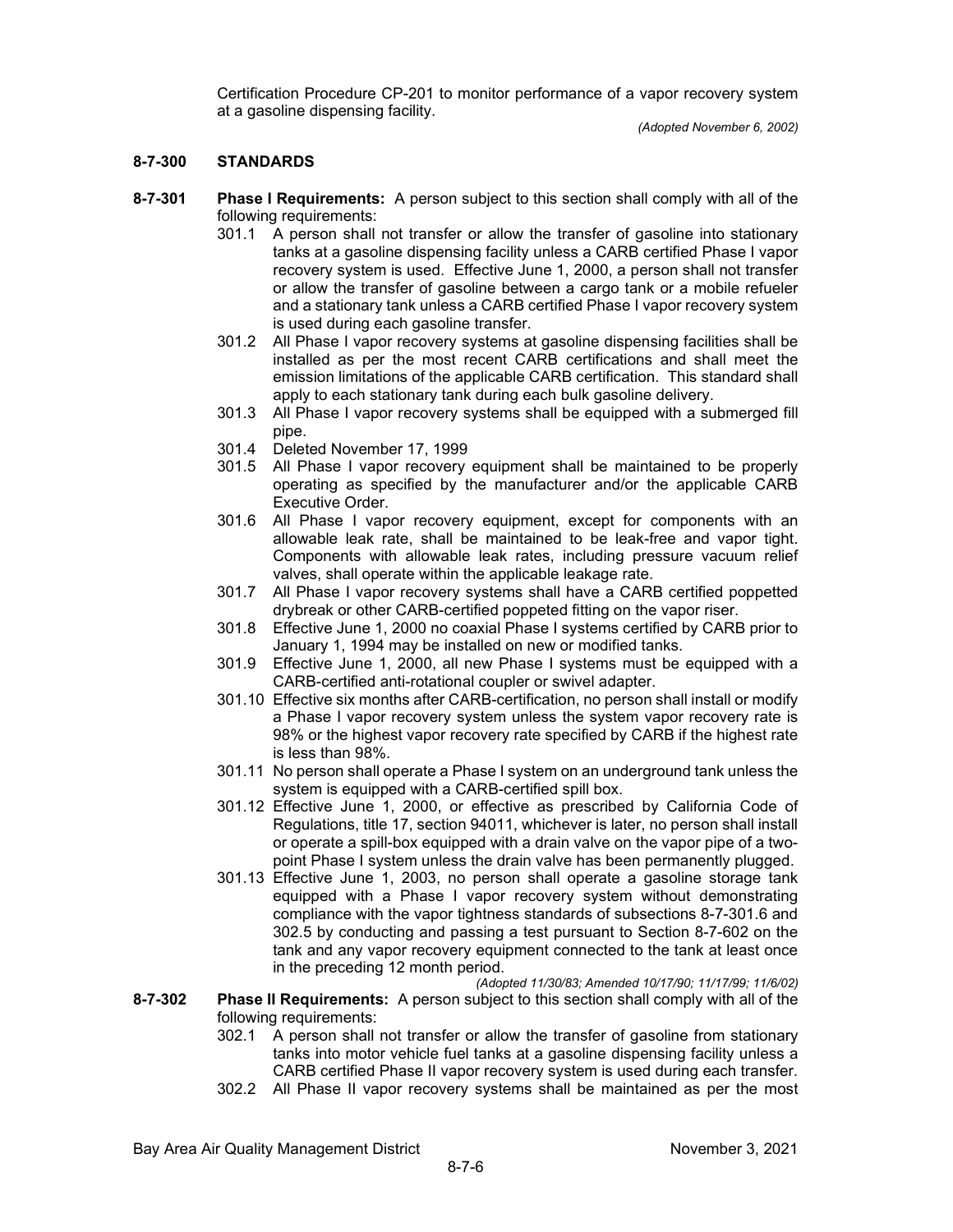recent CARB certifications and the manufacturer's specifications.

- 302.3 All Phase II vapor recovery equipment shall be maintained to be properly operating as specified by the manufacturer and the applicable CARB Executive Order and free of defects as defined in Section 41960.2(c) of the California Health and Safety Code and California Code of Regulations, title 17, section 94006.
- 302.4 Any component identified as defective but that does not substantially impair the effectiveness of the Phase II vapor recovery system pursuant to Section 41960.2 (e) of the California Health and Safety Code and California Code of Regulations, title 17, section 94006 shall be repaired or replaced within seven days.
- 302.5 All Phase II vapor recovery equipment shall be maintained to be both leakfree and vapor tight. This requirement shall not apply to components with an allowable leak rate or at the nozzle/fill-pipe interface.
- 302.6 All bellows-equipped vapor recovery nozzles shall be equipped with an insertion interlock.
- 302.7 Effective June 1, 2000, or effective as prescribed by California Code of Regulations, title 17, section 94011, whichever is later, no person shall install or operate a vapor recovery nozzle on a balance system unless the nozzle is equipped with a built-in vapor check valve. Remote vapor check valves may not be used in conjunction with nozzles with built-in vapor check valves.
- 302.8 All liquid removal devices required by CARB Executive Order shall achieve a minimum liquid removal rate of at least 5 milliliters per gallon dispensed. This standard shall apply at dispensing rates exceeding 5 gallons per minute, or as otherwise specified in the applicable Executive Order.
- 302.9 No person shall install or operate a vapor recovery nozzle unless it is equipped with a coaxial hose.
- 302.10 No person shall install or operate a gasoline dispenser at a gasoline dispensing facility unless the connection between the riser and the dispenser cabinet is constructed from either galvanized piping or flexible tubing that is listed for use with gasoline. The nominal diameter of this connector shall not be less than 1 inch unless otherwise specified by the applicable CARB Executive Order.
- 302.11 No person shall operate a vacuum assist Phase II vapor recovery system installed after June 1, 2000 unless it has been certified by CARB to be compatible with ORVR.
- 302.12 Effective June 1, 2000, liquid retain from any nozzle shall not exceed 100 ml per 1,000 gallons dispensed or the quantity specified in CARB Certification Procedure CP-201, whichever is less. The quantity of liquid retain shall be determined using CARB Test Procedure TP-201.2E or a test procedure that has been determined by CARB to be equivalent to TP-201.2E.
- 302.13 Effective June 1, 2000, spitting from any nozzle shall not exceed 1.0 ml per nozzle per test or the quantity specified in CARB Certification Procedure CP-201, whichever is less. The quantity of spitting shall be determined using CARB Test Procedure TP-201.2D or a test procedure that has been determined by CARB to be equivalent to TP-201.2D.
- 302.14 Effective June 1, 2003, no person shall operate a Balance Phase II vapor recovery system equipped with vapor return piping unless a Backpressure test in accordance with Section 8-7-601 has been conducted and passed in the preceding 12 month period. The vapor return piping shall meet the following standards:
	- 14.1 The dynamic back pressure standard specified in the applicable CARB Executive Order.
	- 14.2 Dynamic back pressures less than or equal to 0.15, 0.45, and 0.95 inches of water when measured at nitrogen flow rates of 20, 60, and 100 CFH respectively for systems subject to a CARB Executive Order that does not specify a backpressure standard.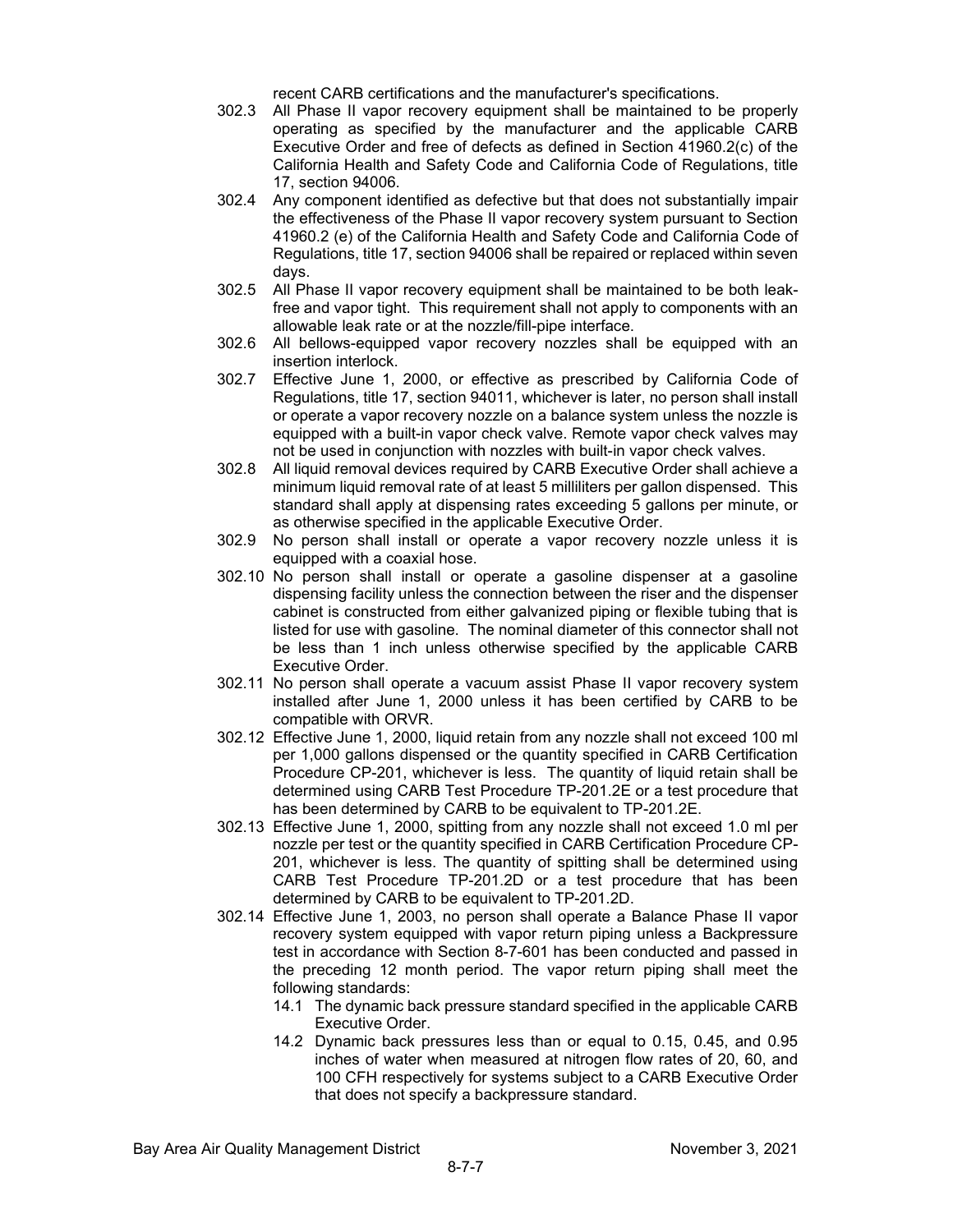- 302.15 Effective June 1, 2003, no person shall operate a Vacuum Assist Phase II vapor recovery system unless the following tests have been conducted and passed in the preceding 12 month period:
	- 15.1 An Air-to-Liquid Volume Ratio (A/L) test conducted in accordance with Section 8-7-604 on all nozzles on a Phase II system for which the applicable CARB Executive Order specifies an A/L standard. The A/L for each nozzle shall be within the range specified in the applicable Executive Order.
	- 15.2 Any other test(s) required to be re-performed on a periodic basis by the CARB Executive Order applicable to the Phase II system. Test results shall be within the limits established in the applicable CARB Executive Order.
- *(Adopted 11/30/83; Amended 10/17/90; 11/17/99; 11/6/02)* **8-7-303 Topping Off:** A person shall not top off fuel tanks or other vessels.
- *(Renumbered 11/30/83; Amended 11/17/99)* **8-7-304 Certification Requirements:** A person shall not offer for sale, sell or install within the District, any Phase I or Phase II vapor recovery equipment unless such equipment is CARB certified, meets the performance specifications required by the CARB certification procedures and this rule, and is installed in accordance with the most recent applicable CARB Executive Order.

*(Amended and Renumbered 11/30/83; Amended 10/17/90; 11/17/99)*

# **8-7-305 Deleted October 17, 1990**

**Prohibition of Use:** Whenever the APCO determines that a Phase II vapor recovery system, or any component thereof, contains a defect specified by CARB pursuant to Section 41960.2(c) of the Health and Safety Code or California Code of Regulations, title 17, section 94006, the APCO shall mark such system or component "Out of Order." No person shall use or permit the use of such marked component or system until it has been repaired, replaced, or adjusted, as necessary, and the APCO has reinspected it or has authorized its use pending reinspection.

*(Amended Novermber 6, 2002)*

**8-7-307 Posting of Operating Instructions:** Each gasoline dispensing facility utilizing a Phase II system shall conspicuously post operating instructions specific to the system in use in the gasoline dispensing area. The instructions shall clearly describe how to fuel vehicles correctly with the vapor recovery nozzles utilized at the station. The instructions shall also include a warning that topping off is prohibited, and may result in spillage or recirculation of gasoline. Additionally, the instructions shall include a prominent display of the District's or the CARB's toll free telephone number for complaints.

*(Amended 11/30/83; 11/17/99)*

**8-7-308 Operating Practices:** Gasoline shall not be spilled, discarded in sewers, stored in open containers, or handled in any other manner that would result in evaporation to the atmosphere.

*(Adopted November 30, 1983)*

**8-7-309 Contingent Vapor Recovery Requirement:** Facilities which are equipped with Phase II vapor recovery must also be equipped with Phase I vapor recovery.

*(Adopted 3/4/87; Amended 10/17/90)*

# **8-7-310 Deleted November 17, 1999**

**Exempt Tank Requirements:** Any tank with a capacity greater than 0.95 cubic meter (250 gallons) where Phase I vapor recovery equipment is not required must be equipped with a submerged fill pipe.

*(Adopted 10/17/90; Amended 11/17/99)*

# **8-7-312 Deleted November 17, 1999**

**8-7-313 Requirements for New or Modified Phase II Installations:** Effective June 1, 2000 or effective as prescribed by California Code of Regulations, title 17, section 94011, whichever is later, no person shall install or modify a Phase II vapor recovery system unless all new equipment is CARB-certified to meet the following emission limitations without any maintenance being performed on that equipment for 90 days prior to the certification test: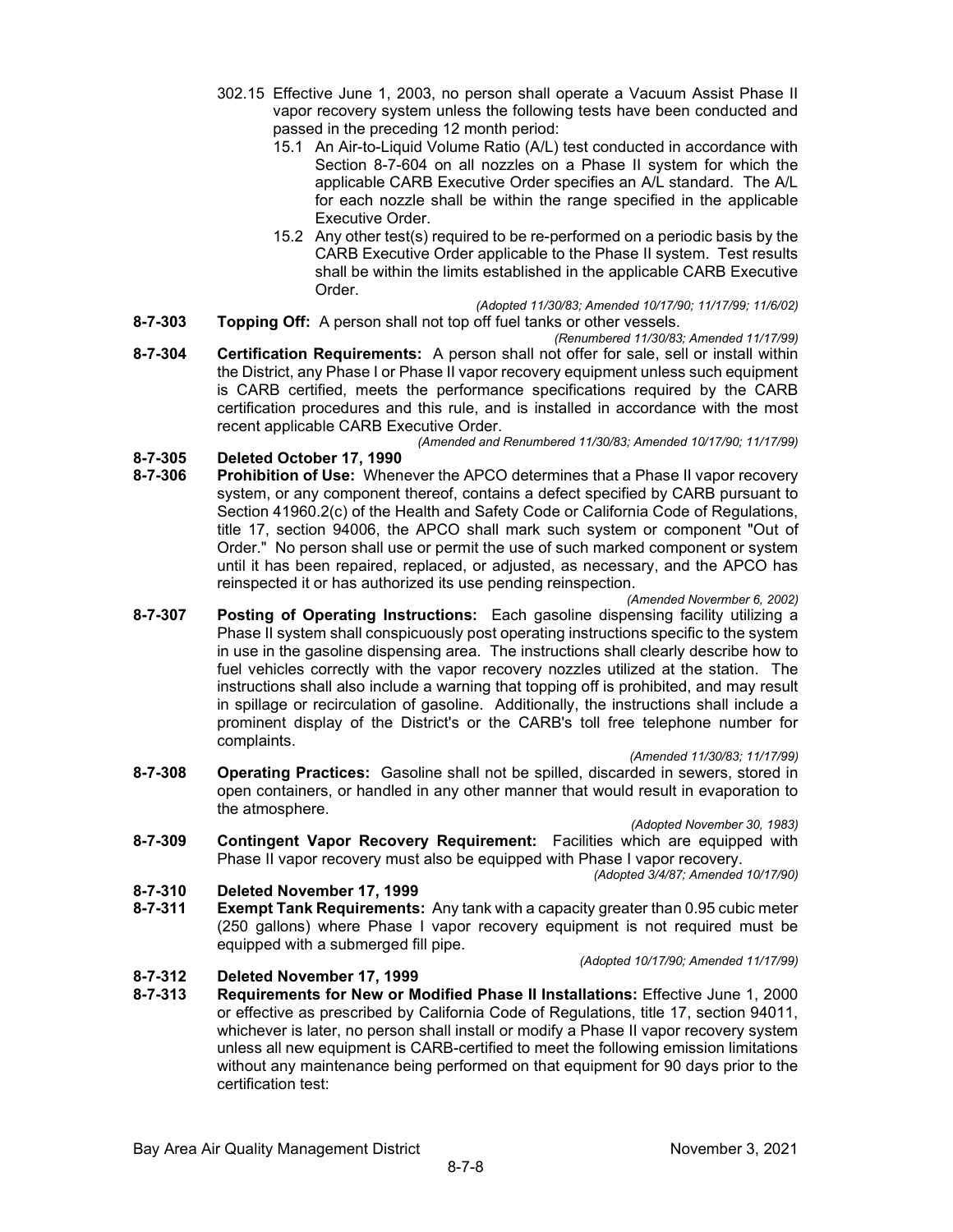- 313.1 The total emissions of organic compounds from the nozzle/fill pipe interface, storage tank vent pipes, and pressure-related fugitives shall not exceed 0.42 pounds per 1000 gallons gasoline dispensed.
- 313.2 The emissions of organic compounds from spillage shall not exceed 0.42 pounds per 1000 gallons gasoline dispensed.
- 313.3 The emissions of organic compounds from liquid retain and spitting shall not exceed 0.42 pounds per 1000 gallons gasoline dispensed.
- *(Adopted 11/17/99; Amended 11/6/02)* **8-7-314 Hold Open Latch Requirements:** A person shall not operate a nozzle that dispenses gasoline at a retail gasoline dispensing facility or a gasoline dispensing facility operated by the state or any county, city and county, or city unless the nozzle is equipped with an operating hold open latch. Any hold open latch determined to be inoperative may be repaired or replaced by the owner or operator within 48 hours of notification by the APCO or fire marshal without any fines or penalty action.
- *(Adopted November 17, 1999)* **8-7-315 Pressure Vacuum Valve Requirements, Underground Storage Tanks:** No person shall operate an underground tank dispensing gasoline unless it is equipped with a CARB certified pressure vacuum  $(P/V)$  valve on the vent pipe(s). The valve settings shall be three inches of water column plus or minus one-half inch on the pressure side and eight inches of water column plus or minus two inches on the vacuum side or as otherwise specified in the applicable CARB vapor recovery certification.
- *(Adopted 11/17/99; Amended 11/6/02)* **8-7-316 Pressure Vacuum Valve Requirements, Aboveground Storage Tanks and Vaulted Below-Grade Storage Tanks:** No person shall operate a stationary aboveground storage tank or vaulted below-grade storage tank dispensing gasoline unless it is equipped with a pressure vacuum (P/V) valve on the vent pipe(s). The valve settings shall be either as specified in the applicable CARB Executive Order or, for uncertified tanks, at least 90% of the tank's maximum allowable working pressure or 25.8 mm Hg (.5 psig).

*(Adopted11/17/99; Amended 11/6/02)*

# **8-7-400 ADMINISTRATIVE REQUIREMENTS**

**8-7-401 Equipment Installation and Modification:** A person shall not install or modify Phase I or Phase II gasoline vapor recovery equipment unless an Authority to Construct has been obtained pursuant to Section 301 of Regulation 2, Rule 1. An Authority to Construct shall not be required for the replacement of existing hoses and/or nozzles, or for other repairs or replacements of like parts, unless the APCO determines that testing is necessary to verify proper installation of the vapor recovery system.

*(Adopted 11/30/83; Amended 11/17/99)*

- **8-7-402 Deleted October 17, 1990**
- **8-7-403 Deleted March 4, 1987**
- **8-7-404 Deleted November 17, 1999**
- **8-7-405 Deleted November 17, 1999**
- **8-7-406 Testing Requirements, New and Modified Installations:** No person shall operate new or modified gasoline dispensing equipment without complying with the testing and notification requirements of an Authority to Construct. Installations performed without obtaining an Authority to Construct remain subject to performance testing and prompt submission of applicable data. This requirement may be waived in whole or part for equipment installed at sites for the purposes of performance testing by the District or CARB to establish a new or modified executive order.

*(Adopted November 17, 1999)*

**8-7-407 Periodic Testing Requirements:** No person shall operate gasoline dispensing equipment equipped with Phase I or Phase II vapor recovery equipment without complying with the applicable periodic testing requirements of Sections 8-7-301 and 302.

*(Adopted November 6, 2002)*

### **8-7-408 Periodic Testing Notification and Submission Requirements:** District Source